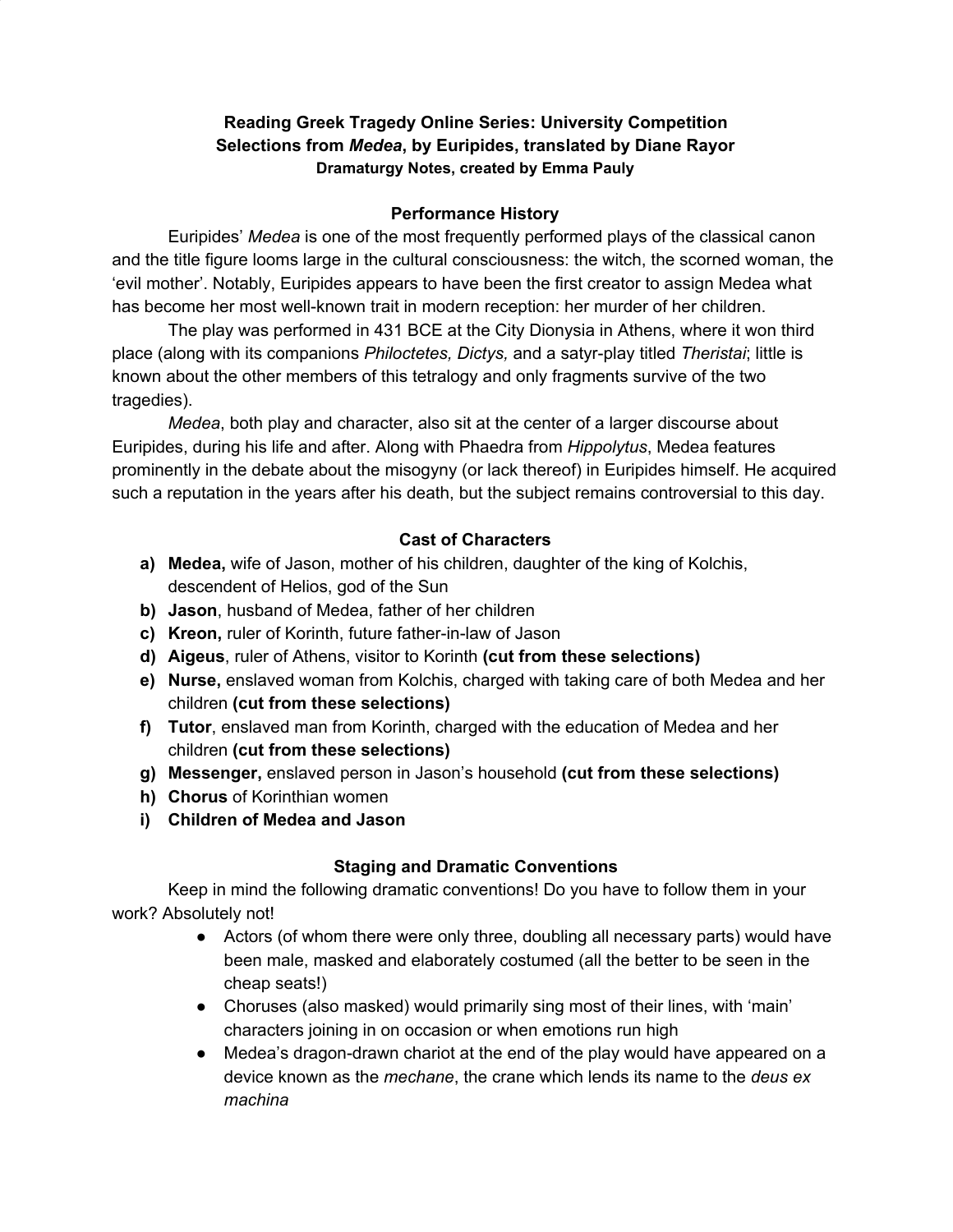

**Medea in her Dragon-Chariot, Lucanian red-figure calyx krater, 400 BC, attributed to the Policoro Painter, Cleveland Museum of Art**



**The Theater of Dionysus in the Summer of 2018, picture taken by dramaturg**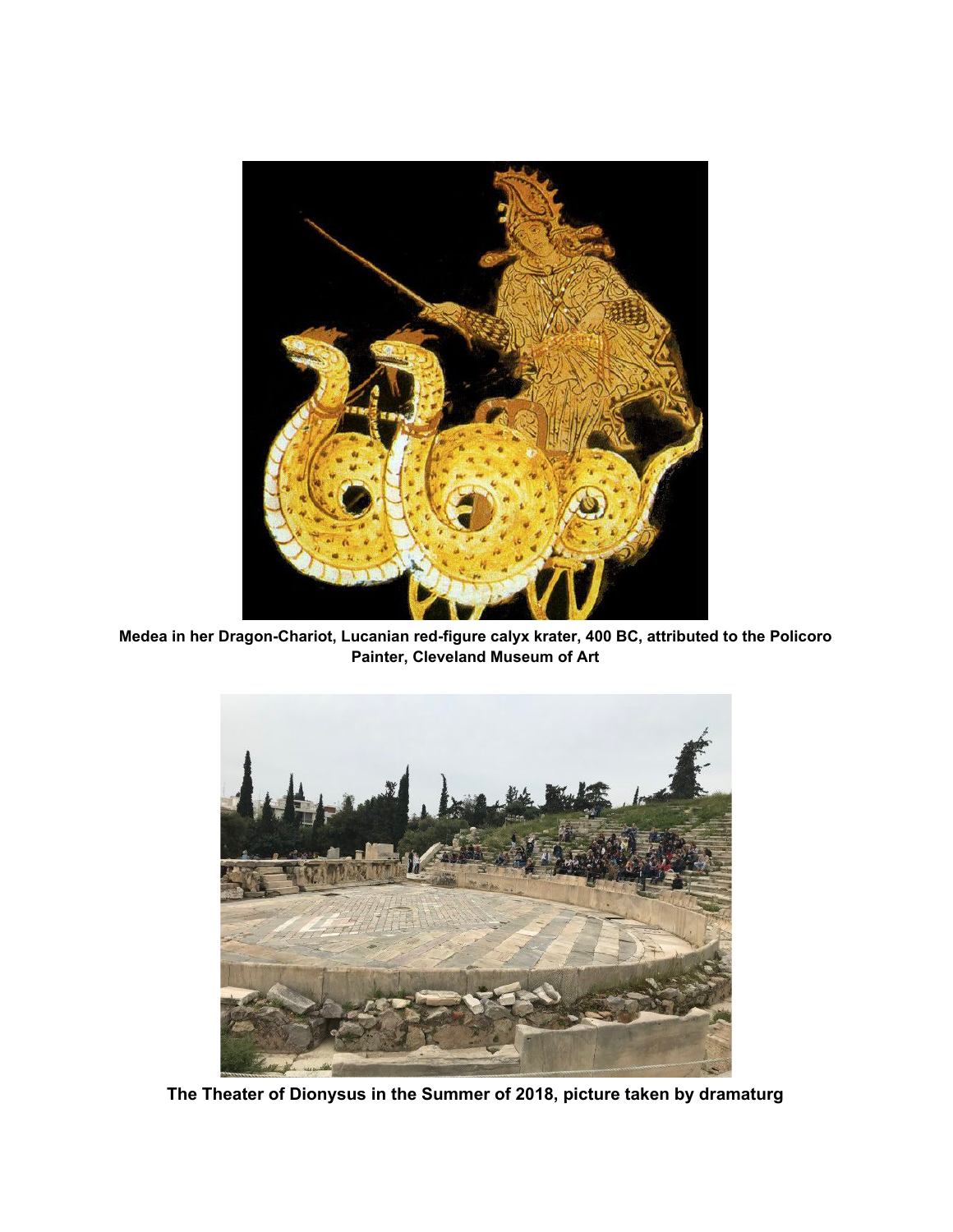#### **Context**

Quite a bit of Greek tragedy exists in the space *after* major events; *Trojan Women* explores the aftermath of the Trojan War, the *Oresteia* details the fallout of a glorious homecoming, *Oedipus Tyrannos* (better known as *Oedipus Rex*) details the later years of a heroic king. In the space after battle and glory, after the action, what do people show themselves to be? Who gets left behind when the dust settles? Who do people decide to be when they think their stories are over?

*Medea* picks up where a very famous story leaves off: Jason, the Argo, and the search for the Golden Fleece. A quick breakdown of how that story leads us to the prologue of *Medea*:

- Jason is born to Aeson, king of a region in Greece known as Iolcus. His uncle (and Aeson's half-brother) Pelias, deposes Aeson and attempts to kill Jason. However, Jason's mother Alcimede sends him away before Aeson can get his hands on him.
- Jason is raised in secret by the centaur Chiron, who teaches him all the ways of heroism. Upon his return to Iolcus, Jason demands the throne that is his by rights, and Pelias sends him on what he hopes to be an impossible quest: to fetch the Golden Fleece, the skin of a magical ram and a priceless treasure. Jason, Pelias hopes, will die before he ever returns home to take the throne away from him.
- Jason accepts the quest and gathers a group of heroes (too many to list here, but some of the most famous include the bard Orpheus, Telamon (father of Ajax), Peleus (father of Achilles), and even Heracles himself!).
- Jason and his band (called the Argonauts, named for the ship *Argo* they travel on) pass through several dangers on their way east, eventually passing through the Hellespont (the strait between Europe and Asia) and arriving in the land of Kolchis (along the Black Sea, in present-day Georgia), where the Fleece is said to be located.
- Time to meet the star of the show! King Aeëtes of Kolchis welcomes Jason and his companions to his court, where they meet his daughter **Medea**. Medea takes after her father's side of the family, especially her grandfather (Helios, the god of the sun) and her aunt Circe (famous for turning men into pigs in Homer's *Odyssey*), and has some magical gifts of her own.
- Depending on the telling, Medea either falls in love with Jason on her own or is shot in the heart by Eros/Cupid himself. Either way, the young princess is *very* into the new young hero in her father's court, and promises to help him obtain the Golden Fleece.
- Aeëtes sets Jason a series of difficult tasks, all of which Medea aids him with (and ensures his survival) until finally Jason seizes the Golden Fleece (guarded by a serpent which Medea drugs into sleep). Jason, the Argonauts, and Medea all flee Kolchis. At an unspecified point in this flight, Medea kills her brother Apsyrtos in order to help Jason escape.
- Upon returning to Iolcus, Medea tricks King Pelias' own daughters into murdering him, falsely claiming that she would magically make him younger in the process. Jason and Medea flee Iolcus and arrive in Korinth, where they are married and bear two children.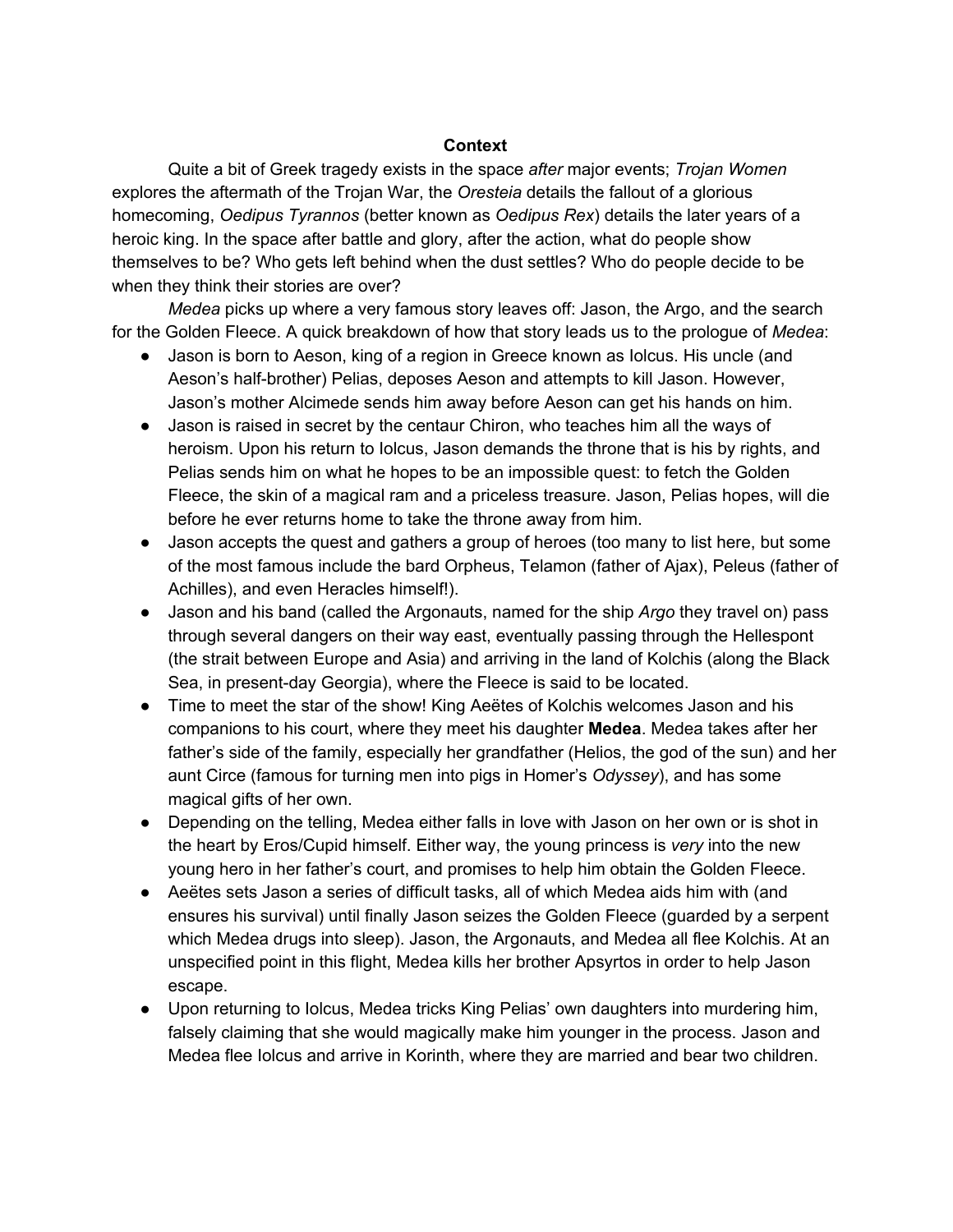Note: As Medea herself states multiple times in the play, it is important to keep in mind that Medea is *foreign*, and the citizens of Korinth treat her differently (and worse) because of that.

### **Text Notes**

- **I)**
- **a) "You are clever by nature":** The Greek word for 'clever' used here is *sophos*, translated elsewhere in the text as 'wise'. As Rayor details in her own notes, each male character in the play uses this word in different ways, with varying degrees of respect or contempt for Medea's intellect/guile/knowledge.
- **b) "Puh! Not now for the first time…"**: The Greek here is *pheu*, an interjection that Rayor's translation captures in its explosiveness and brevity. Many translations will render *pheu* and similar short phrases as "Ah me", "Oh no", or "Alas", but by keeping it out of the realm of coherent language, Rayor maintains the sense of frustration that the Greek conveys.
- **c) "No, I beg you by your knees, by your newlywed daughter":** Medea here invokes the Greek idea of suppliancy, or asking for mercy/favors/etc. Medea has not actually *touched* Kreon in this instance; if she had, he would have been subject to, in Diane Rayor's words "a powerful and binding ritual act" and been obligated to give Medea what she asked for. Touching of the face or knees were seen as powerful acts of supplication, something Medea here invokes with word alone. She does, however, touch Kreon *later* in the scene ("Then why still pressure me by not releasing my hand?"), and still he denies her.
- **II)**
- **a) "Apollo, god of music...a reply to mankind":** Though this Chorus would have been played by male actors, there is still something resonant here; this Chorus of women lament their lack of musical inspiration...in song.
- **b) "You sailed from your father's home/with a maddened heart":** 'Maddened' here in Greek is '*mainomenai*', the same word that gives the Maenads (frenzied female followers of Dionysus, in whose honor *Medea* was performed) their name.
- **c) "The Grace of oaths has vanished":** The Greek vocabulary here is *charis*, a particularly charged word that can be translated as 'beauty', 'charm', 'gratitude', 'favor', and even more besides. By capitalizing it, Rayor aligns this translation with the entities known as the Graces (*Charites* in Greek), goddesses meant to personify these desirable traits.
- **d) "Shame no longer stays/in wide Greece":** Shame is both an entity and an abstract force in these lines; the sense is less the shame of embarrassment or humiliation and more the shame of restraint and knowledge of social mores.
- **III)**
- **a) "Whoever speaks cleverly":** *Sophos* strikes again here, translated as 'cleverly' by Rayor in this instance.
- **b) "You would gladly pull your oar for it":** Note the nautical metaphor here; it makes a twisted sense that Jason would figure Medea as a sailor on a ship in their relationship to each other, considering their journey from Kolchis to Iolcus together.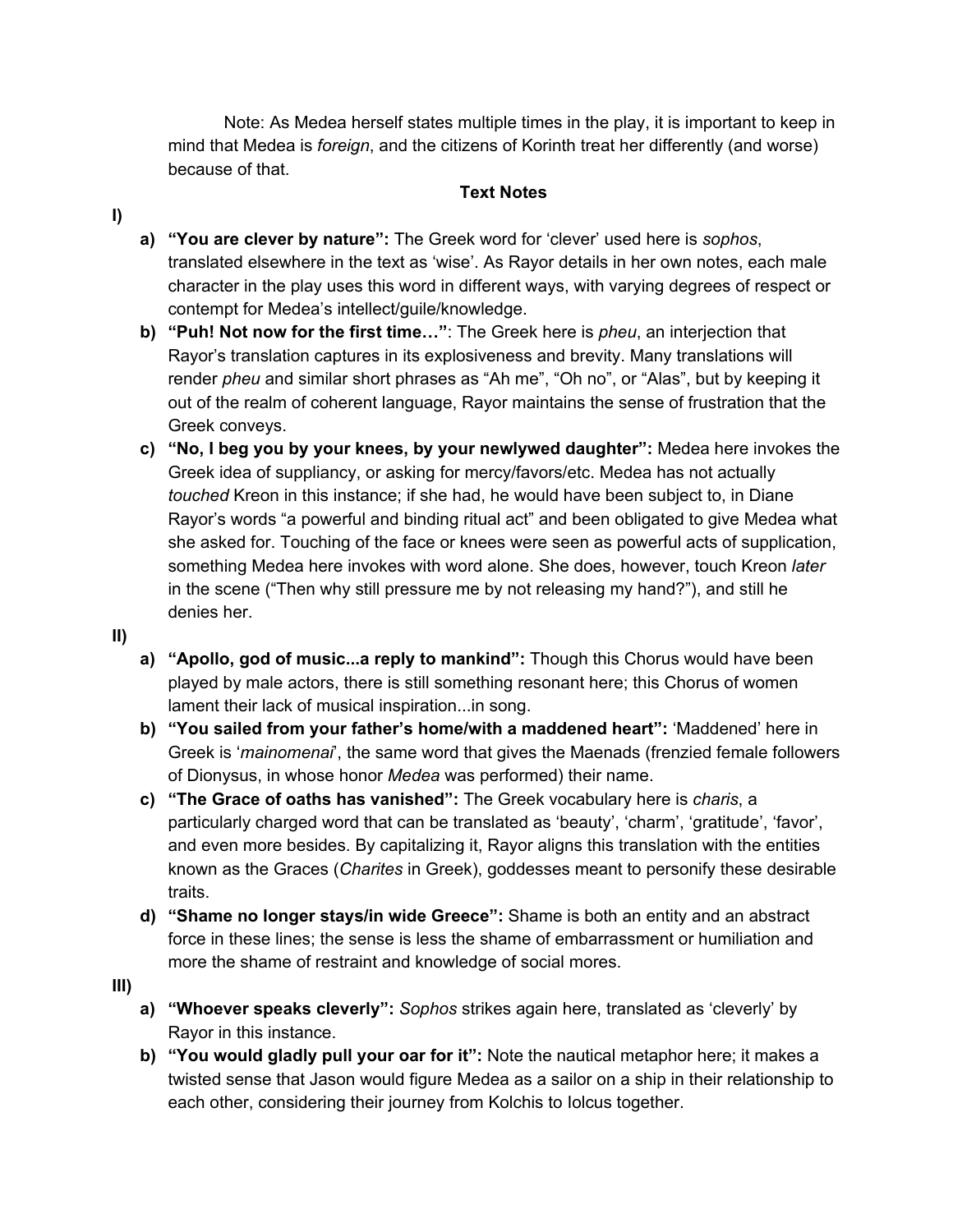- **c) "You know how to change your prayer and seem wiser?"**: *Sophos* again.
- **IV)**
	- **a) "A delicate dress and a golden tiara":** Medea's gifting of these tokens is a power move in itself; she maintains that she has the authority and power to give gifts, particularly gifts that would be perceived as expensive and finely crafted. As Medea herself states, these gifts are from Helios himself!
	- **b) "Take care that/she receives these gifts into her own hands":** As Rayor notes in the stage directions, the gifts are in a box or basket; consider what Medea has *done* to these presents and why she would want Jason's bride to be the first to physically lay hands on them.
- **V)**
- **a) "Before prenuptial baths and wives, before/I adorn your wedding beds and raise the torches.":** The activities Medea here lists would have been her responsibility as the mother of a man about to be married.
- **b) "Living there with us, they will bring us joy":** The 'there' is slightly ambiguous in the Greek, though it is likely that Medea means Athens.
- **c) "No, no, by Hades' avengers":** Likely a reference to the Furies, though they are not directly named.
- **VI)**
	- **a) "Earth and all-shining ray of Helios":** A good reminder that Medea herself is the granddaughter of Helios; the Chorus calls on Medea's own ancestor (and the origin of her magical abilities) to hold her back or to, at the very least, witness her violence.
	- **b) "Zeus-born light, hold her/...and bloodstained avenging Fury":** A more direct invocation of the Furies, also known as the Erinyes or Eumenides. Primordial spirits of vengeance and retribution, the Furies are most famous for hounding kinslayers into madness. Medea's framing by the Chorus *as* a Fury carries some dissonance with it, as she is engaged in the very act the Furies hate the most.
	- **c) "Leaving the most inhospitable/strait of the dark Clashing Rocks":** The Nurse invokes these same Clashing Rocks in her prologue-speech, the most famous obstacle that the *Argo* faced on its journey to and from Kolchis. The rocks supposedly framed the Bosporos, slamming together with deadly force whenever a ship passed between them. Jason, it is said, loosed a dove to time precisely how long he would need, and skillfully commanded the Argonauts through the passage.
	- **d) "Oh, help me!":** The convention of crying for help from offstage is a relatively common convention; it can be seen in the *Oresteia* and *Electra* as Clytemnestra is cut down by Orestes, as well as Euripides' *Hecuba*. It creates a set of challenges for a visual medium-- how would *you* stage this effectively?
	- **e) "When Zeus' wife Hera drove Ino mad…":** This is a reference to the story of Ino and Athamas, the former a daughter of Kadmos and princess of Thebes, the latter her husband. Though their story also features the origin of the Golden Fleece itself, the story referenced here comes from a bit later in their history. Ino was the sister of Semele, a figure best known for her fiery death and her illustrious son, born from the ashes after a brief incubation in the thigh of Zeus: the god Dionysus. When Dionysus was born, he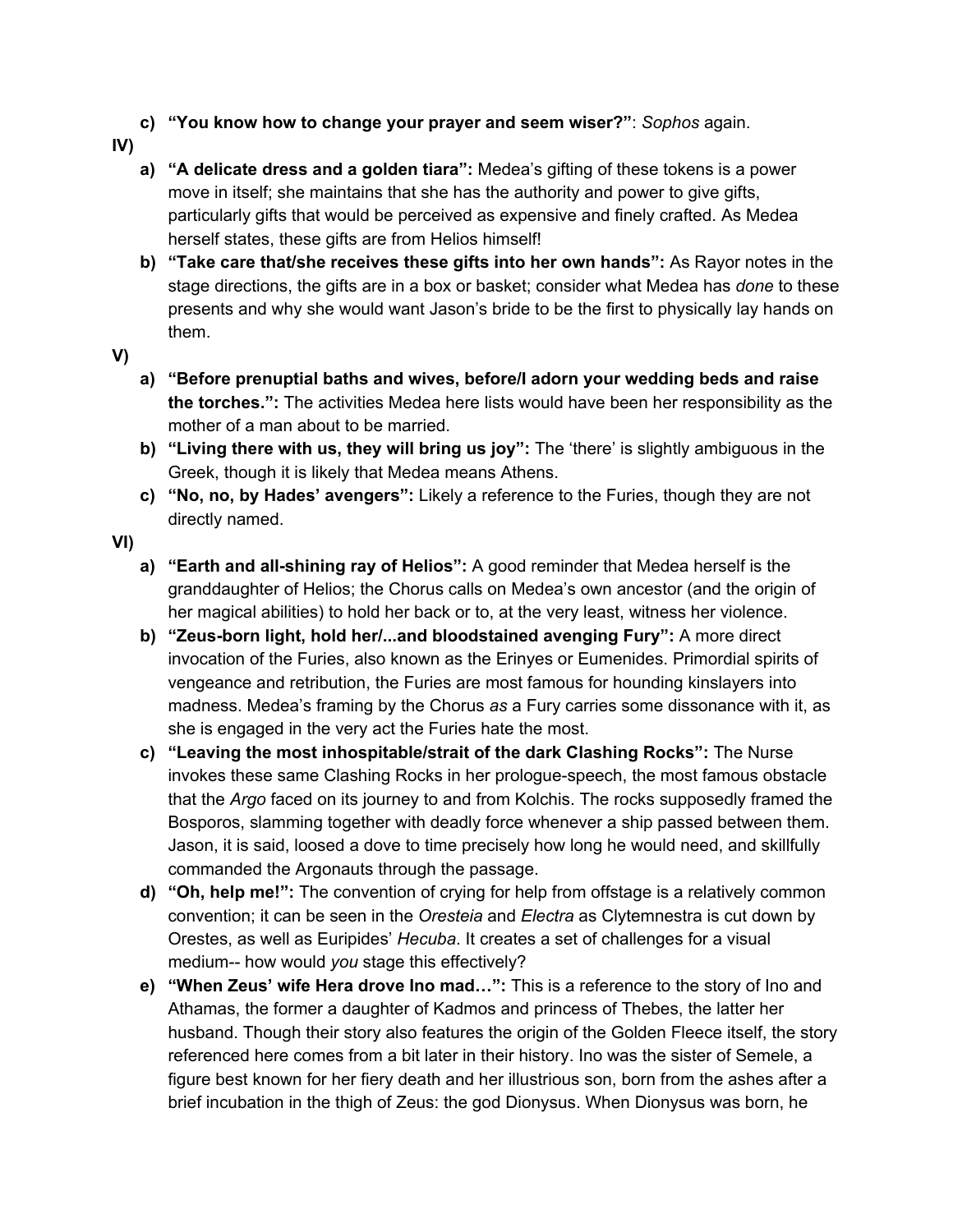needed to be hidden from the wrath of Hera, a task which Ino and Athamas ended up with. They tried to raise the baby god along with their own children, but Hera (as Hera is wont to do) discovered the child and struck Athamas and Ino with madness. Frenzied, Ino hurled herself into the sea along with her children, killing them all. In most tellings, Ino kills only one son (and Athamas the other), but Euripides may have given her both in order to draw a closer parallel with Medea herself.

**f) "***Oimoi***, what can I do? Where run from mother's hands?":** As in Note b from Excerpt 1, this is a Greek interjection. Rather than translate it, Rayor renders it as it would have been spoken: *oimoi* is an expression of grief or suffering, most often rendered as 'woe is me' or 'alas'.



**Medea (left) rejuvinates a ram to restore Jason's (right) youth (a version of events that does not agree with Euripides' telling), attributed to the Copenhagen painter, red-figure hydria, 480-470 BC, British Museum**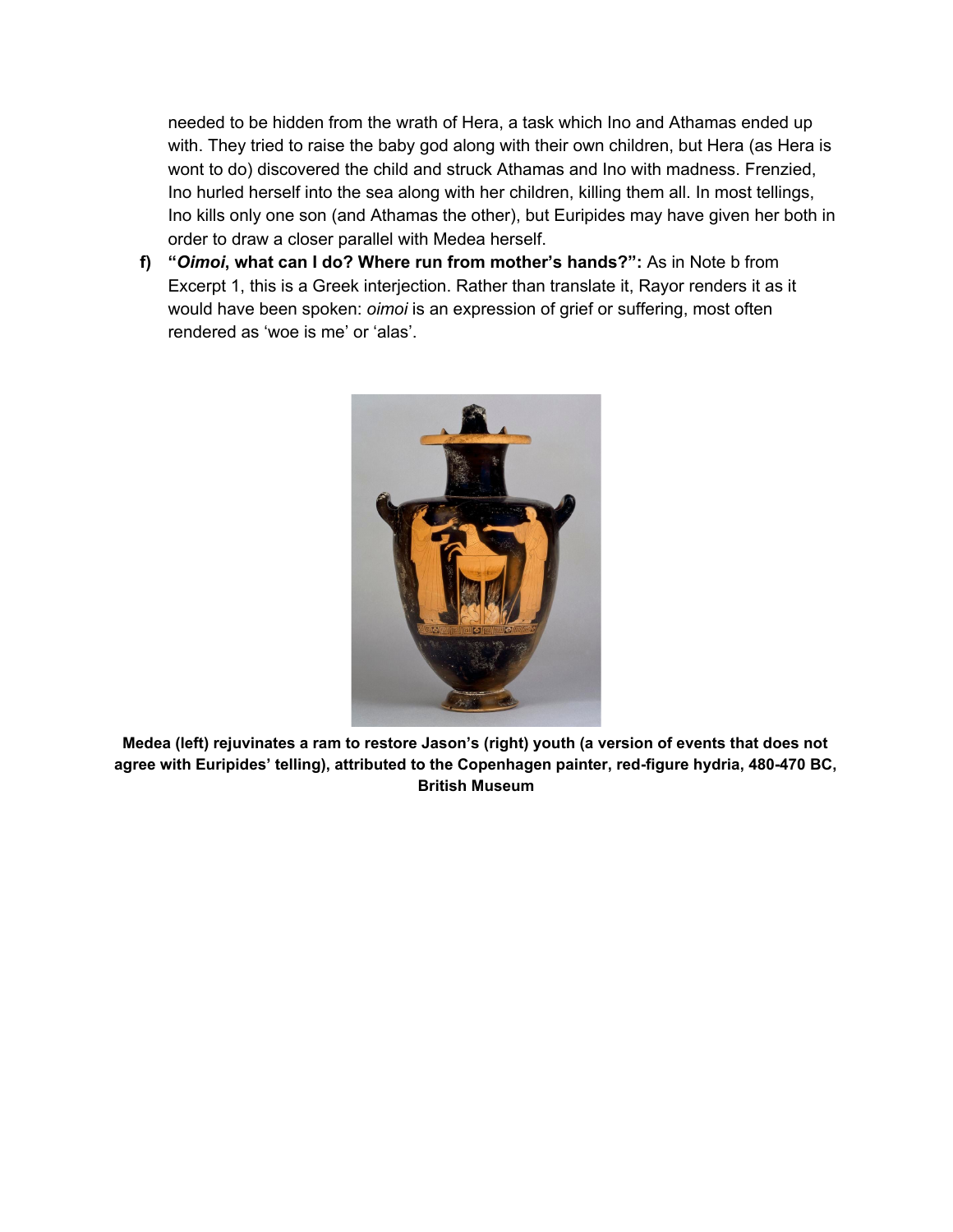

### **Medea (left) kills one of her children (right), Campanian red-figure neck-amphora, 330 BC, Louvre Connective Tissue**

**Before Section 1:** Medea's nurse delivers the prologue of the play, informing the audience of Jason's abandonment of her and his imminent marriage to Kreon's daughter. Medea, the Nurse relates, lies inside the house, inconsolable. The Tutor enters with Medea's children with more bad news; Kreon intends to banish Medea and her children, which Jason intends to allow. Medea's distress is heard from offstage as she wishes for death, loudly enough to summon the Chorus of Korinthian women onstage to ask the Nurse for an update. Eventually, Medea enters the stage, emerging from the house to give the Chorus a piece of her mind. She delivers one of the most famous speeches of the play, including the line Rayor translates as "for I would rather stand in the line of battle three times than give birth once" (250-251). Medea is furious over Jason's betrayal, but things are only about to get worse as Kreon enters.

**Before Section 2:** Kreon exits and the Chorus express their sympathy for Medea, who makes it clear that she has no intention of letting Jason get away unscathed. As of yet, she is unsure of *how* she will implement her revenge, but her anger extends to Kreon, his daughter, and Jason himself.

**Before Section 3:** Jason makes his first entrance onstage, having heard that Medea 'made a scene' with Kreon. Medea lays at Jason's feet all that she has done for him; the help with the Fleece, the murder of Pelias, and leaving behind everything and everyone she knew and loved. She emphasizes how few options she has if she leaves Korinth, to which Jason replies with little sympathy. He argues that Medea has received far more than she has given, having been brought from a barbarian land to Greece, and that he is making the politically advantageous mood for their children by marrying into a royal line (ignoring that Medea herself is royalty, just not *Greek*).

**Before Section 4:** The Chorus sing out of *fear* of Aphrodite rather than love; seeing Medea and Jason's impassioned struggles with each other, the Chorus sings for moderation, for peace, and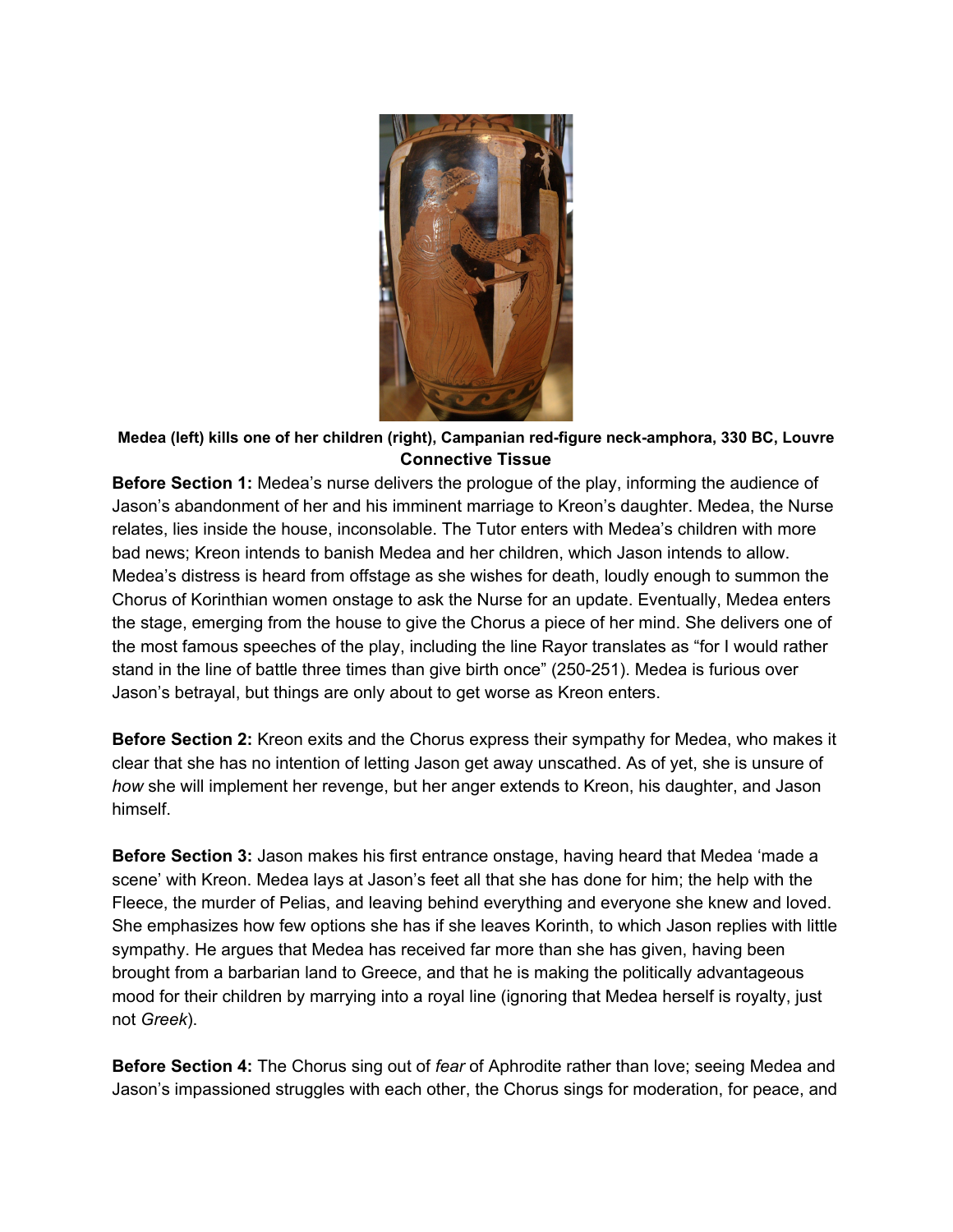for security. Aigeus, King of Athens, enters the play, and Medea immediately set about securing a contingency plan for herself and her children. Aigeus is childless and Medea, seeing an opportunity, offers her services in exchange for an oath from Aigeus to see her safely ensconced in Athens. He swears and exits, with Medea promising to follow shortly after. Medea then outlines her new plan to the chorus: to kill Jason's new bride with poisoned bridal-gifts and, finally, her own children. The Chorus react with shock and horror and Medea justifies her decision, saying that it is the best revenge she can muster against Jason. Medea asks that Jason be summoned and the Chorus sings, again, their horror at Medea's plan, begging her to recant. Jason re-enters and Medea plays her part to the hilt; she begs Jason for forgiveness, takes back her anger, and tells Jason she intends to leave the children with him in Athens and bestow gifts upon his new bride.

**Before Section 5:** The Chorus react with appropriate dread as Medea's children bear their poisoned cargo away; the Tutor re-enters with the children to confirm the bride's receipt of her gifts. Medea sends the Tutor away to address her children alone (save for the Chorus).

**Before Section 6:** The Chorus sing the evils, pains and sorrows of bearing children before a Messenger breaks in on the scene, bringing Medea the news she has been waiting for--Jason's new bride is dead, as is her father Kreon. The messenger-speech that follows is a detailed, gruesome recounting of the young woman's fiery demise. Medea, unsatisfied with those two deaths, steels herself once more as she enters the house to do her last and greatest act of violence in the play.

#### **Extra Detail**

This section is for Classics students or anyone who has a passing interest in Ancient Greek!

#### **I) Name Etymologies**

- a) **Medea**: From μήδεα, meaning 'cunning, planning'. Another famous tragic figure whose name shares this root is Clytemnestra, whose name can potentially be translated as 'famed-for-her-cunning'.
- b) **Jason**: From ἰάομαι, meaning 'to heal'; it is unclear exactly *why* Jason bears this particular name, but he is closely associated with not one but two users of healing and magic: Chiron the Centaur and Medea herself.
- c) **Kreon**: From κρείων, meaning 'ruler' or 'master'; the reason is much the same as the Kreon of *Oedipus Tyrannos, Antigone,* and *Oedipus at Colonus*.
- d) **Aigeus**: Potentially drawn from αἴξ, meaning 'goat'; however, Aigeus' name-origin is not half so interesting as the feature to which he lent his name. Aigeus is most famous for being the father of the hero Theseus, slayer of the Minotaur. Before Theseus set out for Troy, Aigeus had him promise to fly a white sail if he survived his journey. Theseus forgot his father's request and Aigeus, seeing his son's ships returning home with no white sail flying, threw himself into the sea, called the Aegean from then on in his honor.